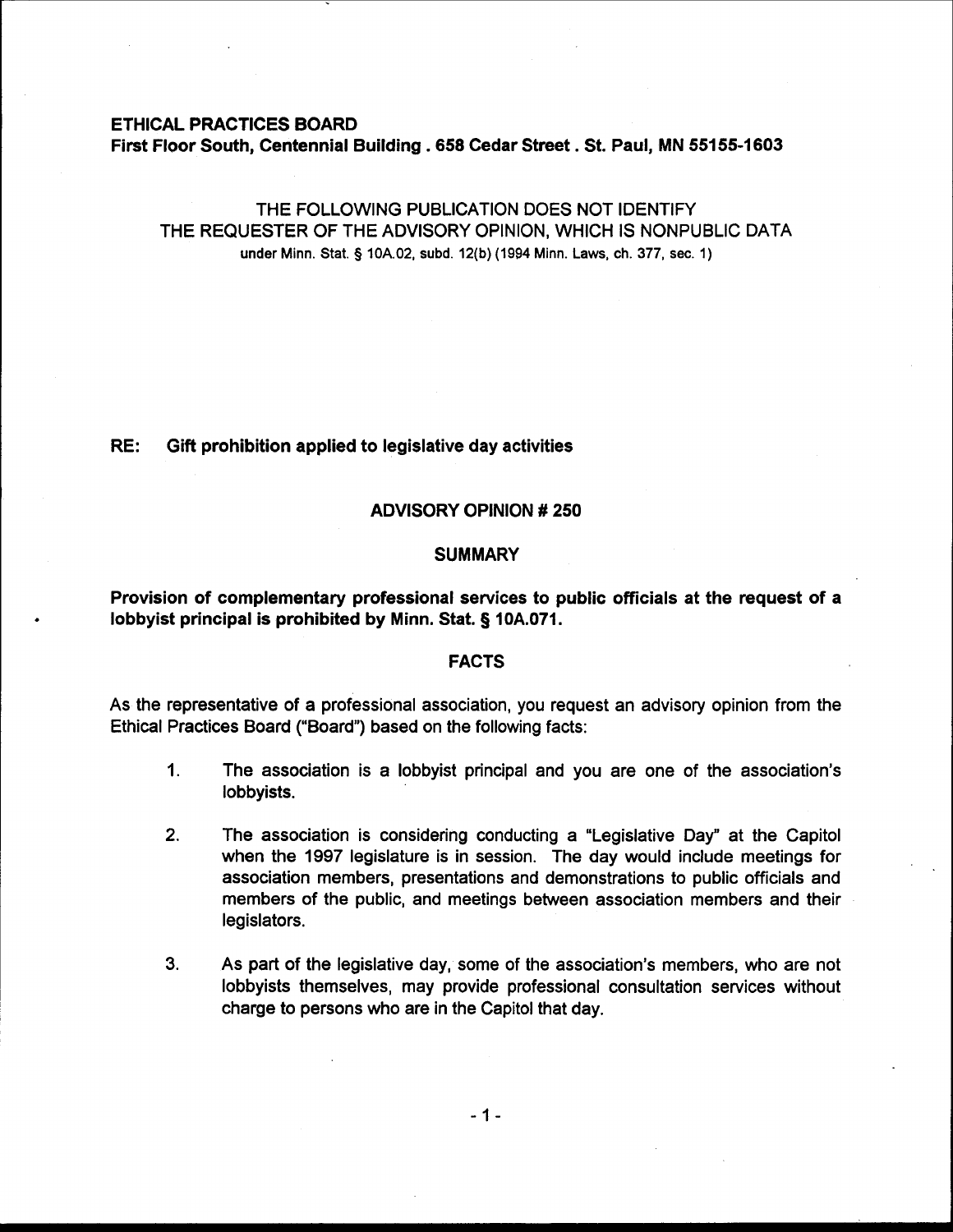- 4. Currently these consultation services are not regularly available from association members or others in the profession. When they are available, the professionals are not generally reimbursed for providing these services.
- **5.** Your association would like to see these consultation services become a part of the professional services recognized in the profession and to have those services compensated.

#### **ISSUE**

Is a gift to legislators or other officials of services in the form of professional consultation services in connection with a Legislative Day prohibited by Minn. Stat. § 10A.071?

#### **OPINION**

Yes, the gift of free services to legislators or other officials is a prohibited gift under Minn. Stat. § 10A.071. Minn. Stat. § 10A.071 prohibits gifts to officials requested by lobbyist principals unless the gift falls within one of the specific exceptions to the statute.

The association, a lobbyist principal, is responsible for organization of the legislative day during which its members will provide the services under consideration. Thus, the gift of services is a gift requested by a lobbyist principal. Among the intended receivers of the gift are legislators and legislative staff members; two groups which are included in the definition of "officials" in Minn. Stat. § 10A.071.

The association believes that the services have value and that it would be appropriate for professionals providing these services to clients to be reimbursed for them.

A gift of the described services does not fall within the exception to the gift prohibition found at Minn. Stat. § 10A.071, subd. 3(a)(3) for services of insignificant monetary value. No other exception applies to the described gift.

Issued:  $10 - 25 - 96$ 

' *,I* -

Carolyn D. Rodriguez, Chair Ethical Practices Board